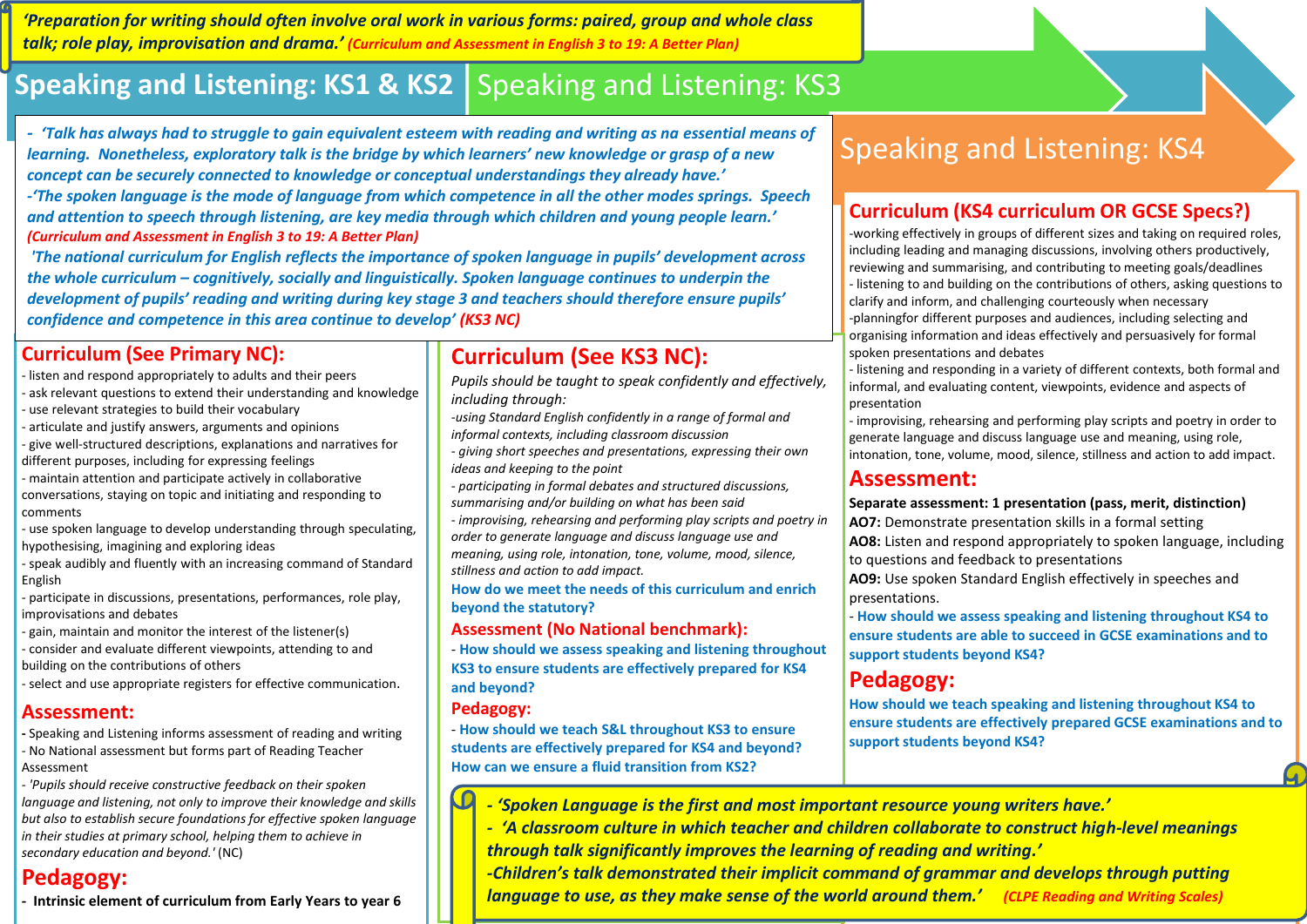# **Speaking and Listening: KS5**



University/Further Training



# The Workplace and Life



**Do learners see the link to their own lives and how the skills relate to their futures? Can they link to previous learning in and outside school and find examples of the skills being applied in everyday life? Can this help them to address the task ahead?**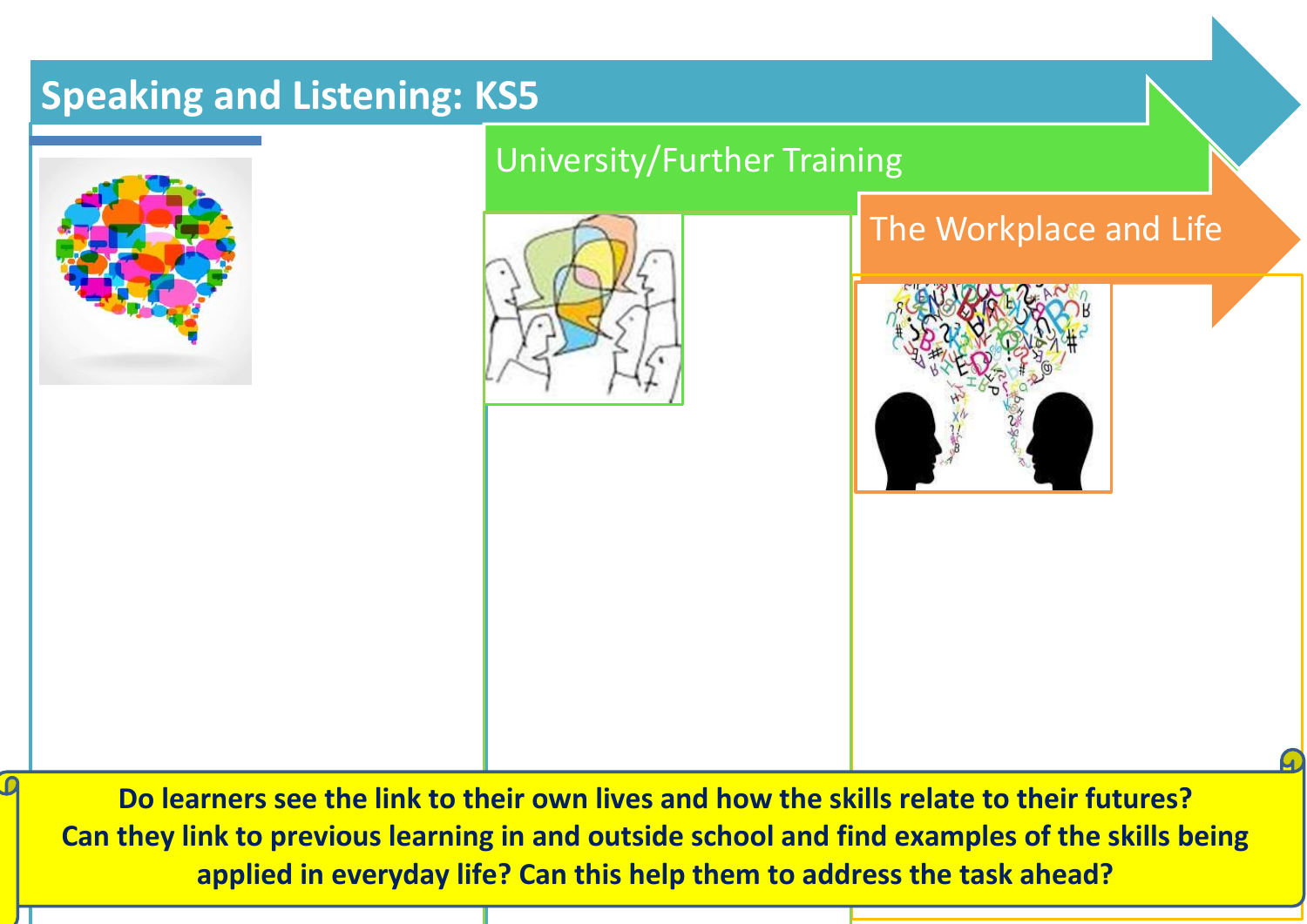# Reading: KS1 & KS2

#### **Curriculum (See Primary NC):**

- **Reading for pleasure and high quality texts underpin curriculum and school ethos:** foundation subjects taught through high quality texts (including related fiction and poetry), often becoming/influencing the literacy topic and a wide range of writing outcomes. Drama, Art, Music... - **Reading into writing** (Reading as a reader, reading as a writer and writing as a reader) **and visual literacy (picture books, film etc)**

**- Word Reading and Comprehension**

#### **Assessment:**

**- Reading assessed through the reading process and discussion** (hearing pupils read, aloud, responding to questions, asking questions etc) **as well as written responses to texts such as writing in role, explaining preferences etc -** not a focus on 'essay style' responses to reading (as in GCSE)

- **National Teacher Assessment criteria includes the following statements exemplifying this:** 'read age-appropriate books with confidence and fluency', 'read aloud with intonation that shows understanding', 'explain and discuss their understanding of what they have read, drawing inferences nd justifying these with evidence'

**- Teacher assessment focuses on 'minute by minute and day by day', adapting teaching and learning to meet individual needs** - less focus on end of unit/regular 'test'style assessments.

**- KS2 SATS tests:** greater demands in fluency and speed of processing (2016: 1hour to read 3 texts and answer 33 questions); inclusion of heritage texts; higher order questions can be hidden in low tariff items; very different assessment weighting compared to GCSE (see bar chart)

#### **Pedagogy:**

**- Mixed classes groups rather than setting** (some setting practice for English and Maths but a clear move away from this in response to the mastery curriculum)

**Whole class text:** reading for pleasure, all students applying skills to texts they may not be able to decode, developing inference, prediction, empathy, evaluation etc

**- Guided reading:** pupils apply skills to texts that they can decode independently (often grouped with pupils of similar reading age), teachers focusing on teaching key skills pupils need to develop

**- Modelled and shared reading**: teachers/pupils explicitly modelling the skills and process of reading, externalising the internal

- **Reciprocal reading:** incresing independence and understanding of key skills (with pupils taking on key roles such as clarifier, summariser, predictor etc)

# Reading: KS3

#### **Curriculum (See KS3 NC):**

- Appreciation and love of reading, and read ing increasingly wide, varied and challenging material independently - Wide range of texts: Pre 1914 and contemporary prose, poetry, drama, non-fiction; seminal world literature, Shakespeare

- learning new vocabulary and explorinf nuances in meaning understanding of figurative language, including linguistic and literary terminology

**How do we meet the needs of this curriculum and enrich beyond the statutory?**

#### **Assessment (No National benchmark):**

- **How should we assess reading throughout KS3 to ensure students are effectively prepared for KS4 and beyond?**

#### **Pedagogy:**

- **How should we teach reading throughout KS3 to ensure students are effectively prepared for KS4 and beyond? How can we ensure a fluid transition from KS2?**



*'Creating capable and keen readers is the most important job that schools can do. The high-value benefits that skilled independent reading can bring are pleasure, personal enrichment, practical value and power as a citizen. […] the responsibility of every teacher.' (Curriculum and Assessment in English 3 to 19: A Better Plan)*

# Reading: KS4

### **Curriculum:**

- information retreival, comprehension, inferrence, analysis of language and structure, comparison, linking to context and evaluation

- Fiction and non-fiction from the 19th, 20th, 21st centruy - 19th Century novel, Shakespeare Play, Poetry (including Romantic poets), modern prose/drama

#### **Assessment:**

**- National Assessment = 100% Linear examination (no tiers) requiring** independence, resilience, fluency. All reading skills (information retreival, comprehension, inferrence, analysis of language and structure, comparison, linking to context and evaluation) assessed through written responses to texts. Weak written expression will hinder reading marks; equally reading skills need to be secure and fluent for students to be able to access all areas of the papers.

- **Unseen texts**: prose fiction, non-fiction, poetry

- **Language and Literature:** both required for double weighting in progress 8 - equal value to both specifications

**- Focus of teacher assessment generally on exemplar questions and mock papers** so that mark schemes can be used to support accurate tracking and predictions.

- **How should we assess reading throughout KS4 to ensure students are able to succeed in GCSE examinations and to support students beyond KS4?**

## **Pedagogy:**

**- How should we teach reading throughout KS4 to ensure students are effectively prepared GCSE examinations and to support students beyond KS4?**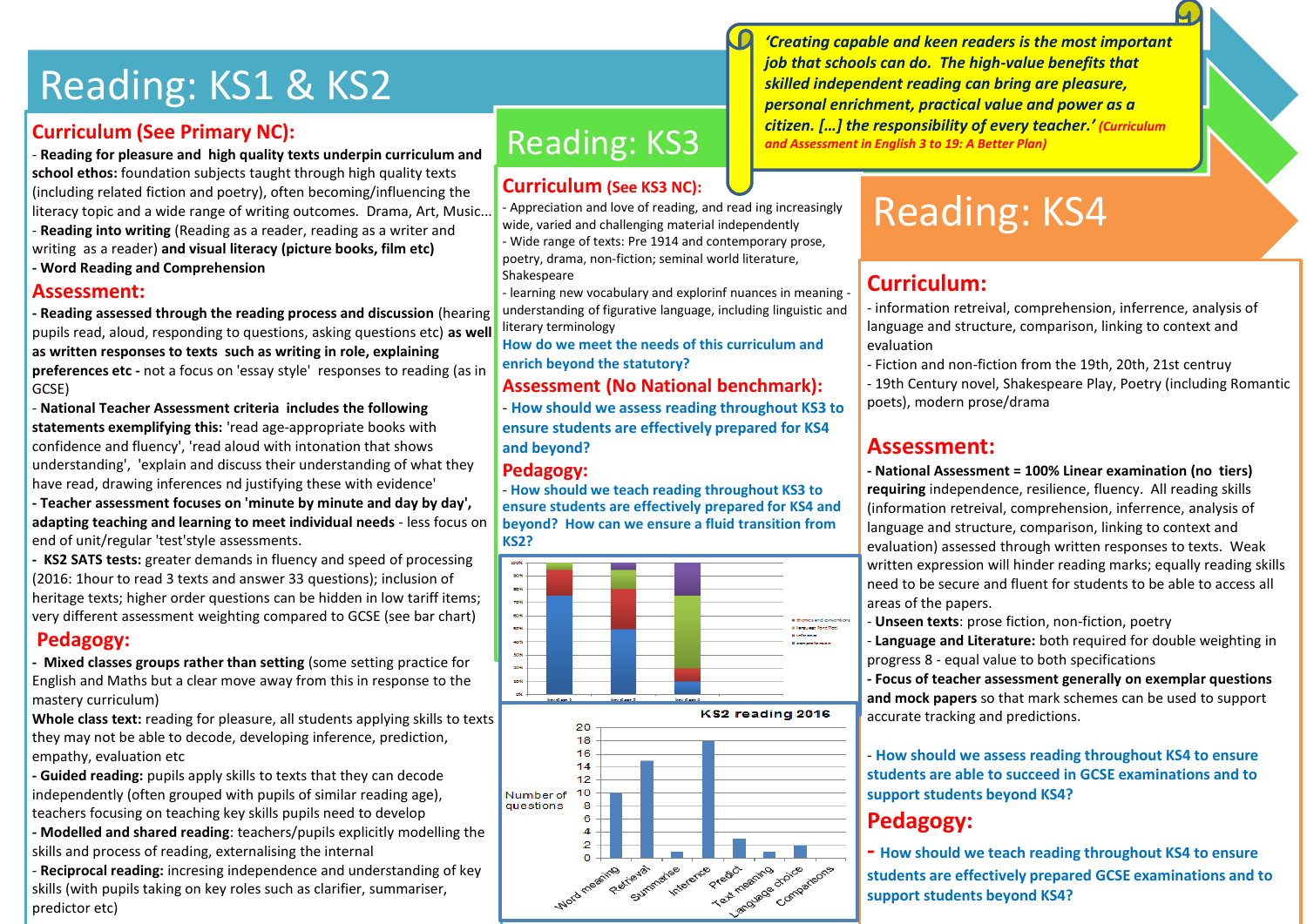# Reading: KS5 (and other qualifications and subjects...)

### **Curriculum (See A Level Specifications for English Language, English Literature and combined A level):**

-Demonstrate critical understanding of concepts and issues relevant to language use, including spoken language

- -Analyse ways in which meanings are shaped in texts
- -Demonstrate understanding of the significance and influence of the contexts in which texts are produced and received

-Analyse and evaluate how contextual factors and language features are associated with the construction of meaning

-Explore connections across texts, informed by linguistic and literary concepts and methods

-Explore texts informed by different interpretations, including critical theory

- Range of genres, eras, forms and themes importance of intertextuality
- Modern and classic poetry, drama, Shakespeare, prose
- Focus on language and texts over time

### **Assessment:**

#### **Examination and coursework components**

- Long examinations (e.g. 3 hours) so stamina required
- Coursework (up 20 20%): research, planning and production
- Wider reading requirements for critical responses and bibliographies

- Independence: choice of texts and areas for exploration - pursuing interests

## **Pedagogy:**

**Do learners see the link to their own lives and how the skills relate to their futures? Can they link to previous learning in and outside school and find examples of the skills being applied in everyday life? Can this help them to address the task ahead?**



University/ Further Training

# The Workplace and Life

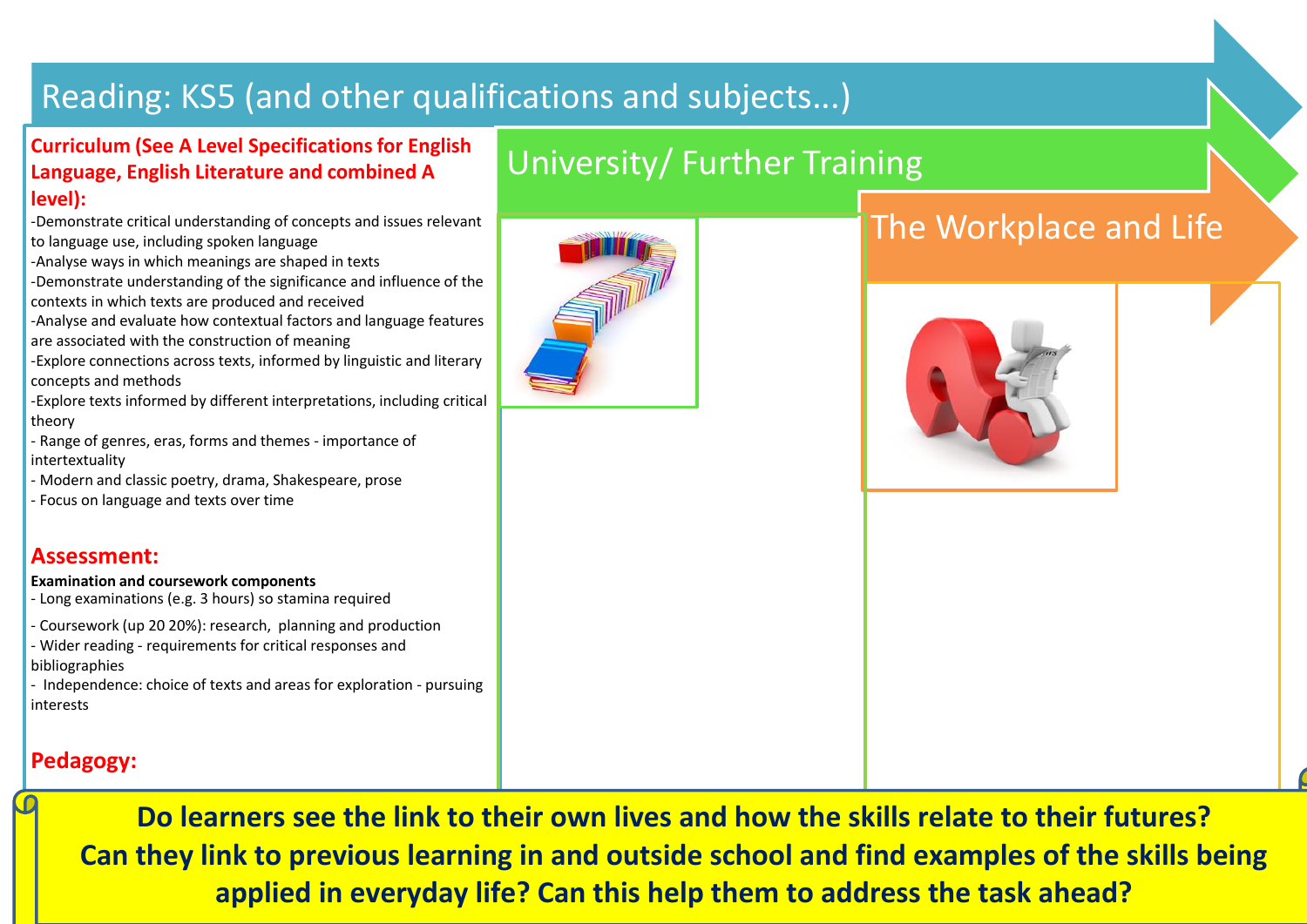# Writing: KS1 & KS2

## **Curriculum (See Primary NC):**

- Intrinsic link to reading and speaking and listenintg explicit
- Composition and effect key and writing for real audiences
- Wide range of writing experiences with the continued focus on literacy skills in foundation subjects
- listen/talk/plan/draft/review process with audience, purpose and context in mind
- Increased focus on grammar and linguistic terminology and the importance of spelling (NC provides specifics of spelling curriculum and this also sits within the skills of reading)
- Teaching of handwriting fluent transcription

### **Assessment:**

**- Writing assessed through the writing process** (engaging with ideas to stimulate writing, planning, drafting, editing proofreading) rather than written responses to test questions (as in GCSE)

**- No end of Key Stage test for writing**

**KS1 and KS2 National Teacher Assessment based on pupils' writing across the year.** Pupils must apply skills independently, but this includes the use of talk and resources. Independence does not mean a test/silence/timed conditions.

**- Teacher assessment focuses on 'minute by minute and day by day', adapting teaching and learning to meet individual needs** less focus on end of unit/regular 'test'style assessments.

## **Pedagogy:**

**- Mixed classes groups rather than setting** (some setting practice for English and Maths but a clear move away from this in response to the mastery curriculum)

**- Whole class stimulation:** Pupils collaboratively engage in the ideas of the texts and topics with opportunities for talk and drama in order to generate ideas and a desire to write

**- Guided writing:** teachers work with small groups to focus on a key area of need, using their work as examples and working together to develop a key skill appropriate to them

**- Modelled and shared writing**: teachers/pupils explicitly modelling the skills and process of writing, externalising the internal

- **Working Walls:** ideas and exemplar writing (vocabulary, sentences, drafts, plans) are captured on the wall as pupils move through the learning journeyfor pupils to use as a resource

# Writing: KS3

## **Curriculum (See KS3 NC):**

- Write accurately, fluently, effectively and at length for pleasure and information

- Pupils should continue to develop their knowledge of and skills in writing, refining their drafting skills and developing resilience to write at length.

- Wide range of purposes and audience, including teaching pupils to write formal and academic essays , stories, scripts, poetry, speeches, arguments, personal and formal letters -increasingly wide knowledge of vocabulary and grammar. **How should we enrich curriculum beyond the statutory?**

## **Assessment (No National benchmark):**

- **How should we assess writing throughout KS3 to ensure students are effectively prepared for KS4 and beyond?**

## **Pedagogy:**

- **How should we teach writing throughout KS3 to ensure students are effectively prepared for KS4 and beyond? How can we ensure a fluid transition from KS2?**



*'Competence in writing – at whatever level – precedes analysis of writing, not the other way round.' (Curriculum and Assessment in English 3 to 19: A Better Plan)*

# Writing: KS4

## **Curriculum:**

-adapting writing for a range of purposes and audiences: to describe, narrate, explain, instruct, give and respond to information, and argue -selecting and organising ideas, facts and key points, and citing evidence, details and quotation effectively and pertinently for support and emphasis -selecting, and using judiciously, vocabulary, grammar, form, and structural and organisational features, including rhetorical devices, to reflect audience, purpose and context, and using Standard English where appropriate -make notes, draft and write, including using information provided by othersrevise, edit and proof-read through:

-reflecting on whether their draft achieves the intended impact -restructuring their writing, and amending its grammar and vocabulary to improve coherence, consistency, clarity and overall effectiveness -paying attention to the accuracy and effectiveness of grammar, punctuation and spelling.

#### **Assessment:**

- **- Writing tasks = 50% of Language Specification**
- **- 100% Linear examination (no tiers)** independence, resilience, fluency.

**- Language**: Approximately 45 minutes to respond to unseen task with little stimulus, planning to meet purpose, audience and form, making good choices, editing and proof-reading.

**Literature:** Students need to plan, respond and structure clear arguments and  $GaPS = 5%$ 

**- Focus of teacher assessment generally on exemplar questions and mock papers** so that mark schemes can be used to support accurate tracking and predictions.- **How should we assess reading throughout KS4 to ensure students are able to succeed in GCSE examinations and to support students beyond KS4?**

#### **Pedagogy:**

**- How should we teach reading throughout KS4 to ensure students are effectively prepared GCSE examinations and to support students beyond KS4?**

*'learners' developing competence and confidence in handling forms of and purposes for writing will come about as the result of copious reading of high quality texts.' (Curriculum and Assessment in English 3 to 19: A Better Plan)*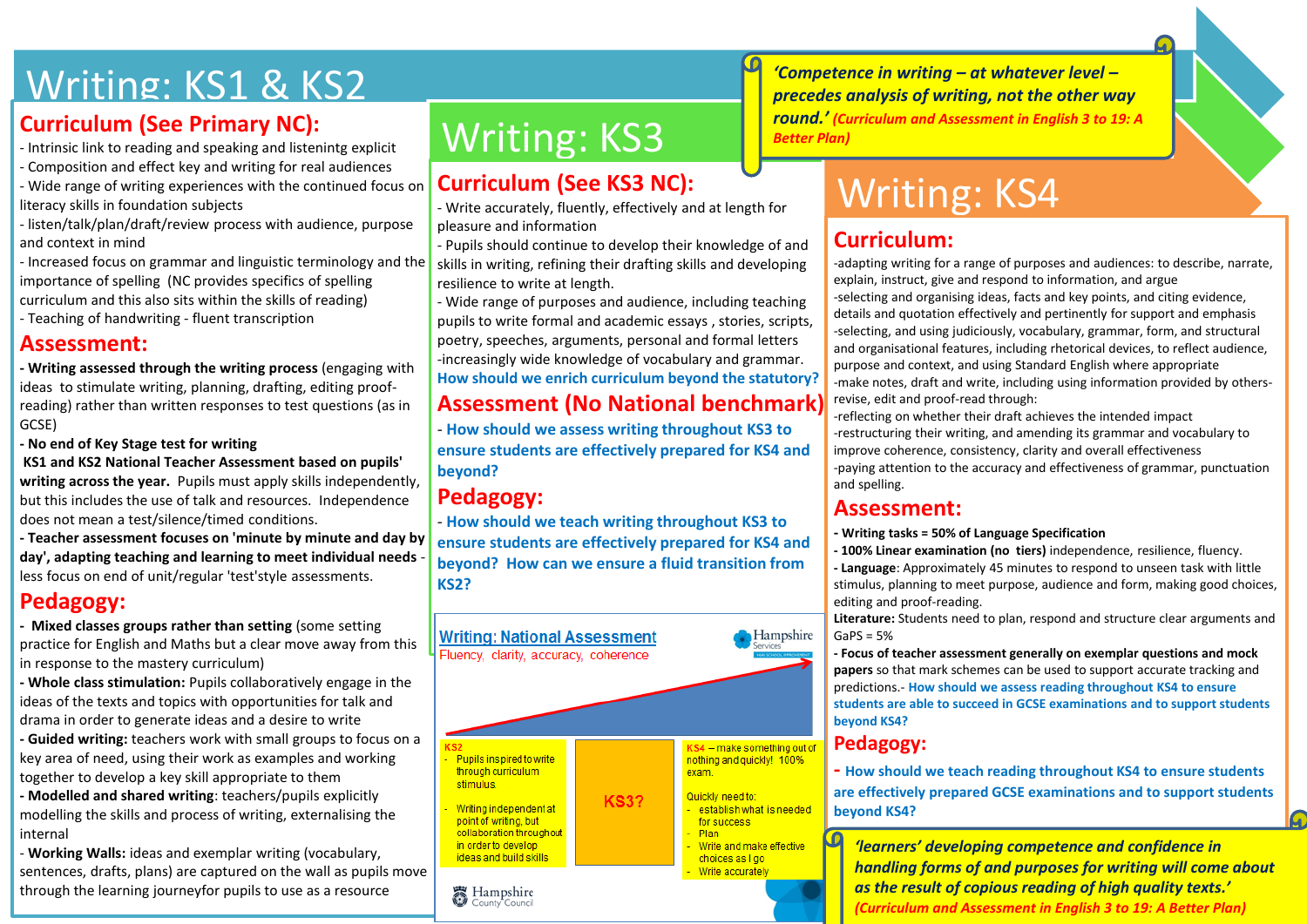# Writing: KS5 (and other qualifications and subjects...)

#### **Curriculum (See A Level Specifications for English Language, English Literature and combined A level):**

- Demonstrate expertise and creativity in the use of English to communicate in different ways

- Articulate informed, personal and creative responses to texts, using associated concepts and terminology, and coherent, accurate written expression

- Apply concepts and methods from integrated linguistic and literary study as appropriate, using associated terminology and coherent written expression

- Creative Writing A Level has been cut, but possible original writing element to other specifications

- Critical commentaries for creative writing (writing a commentary on the choices you have made in your own writing)

#### **Assessment:**

**Examination and coursework components**

- Coursework (up 20 20%): research, planning and production creative writing opportunities - Long examinations (e.g. 3 hours) so stamina required

## **Pedagogy:**

# **University**



# The Workplace and Life



**'The study of media, drama and literature together within English allows teachers and students to explore the spectrum of cultural taste, from elite canonical texts through to popular cultural forms, and the increasing tendency for these to collapse into one another. The contrasting modes of engagement with texts characteristic of media and literary studies in schools, 'rhetorical' and 'poetic' stances respectively, are stronger if united.'** *(Curriculum and Assessment in English 3 to 19: A Better Plan)*